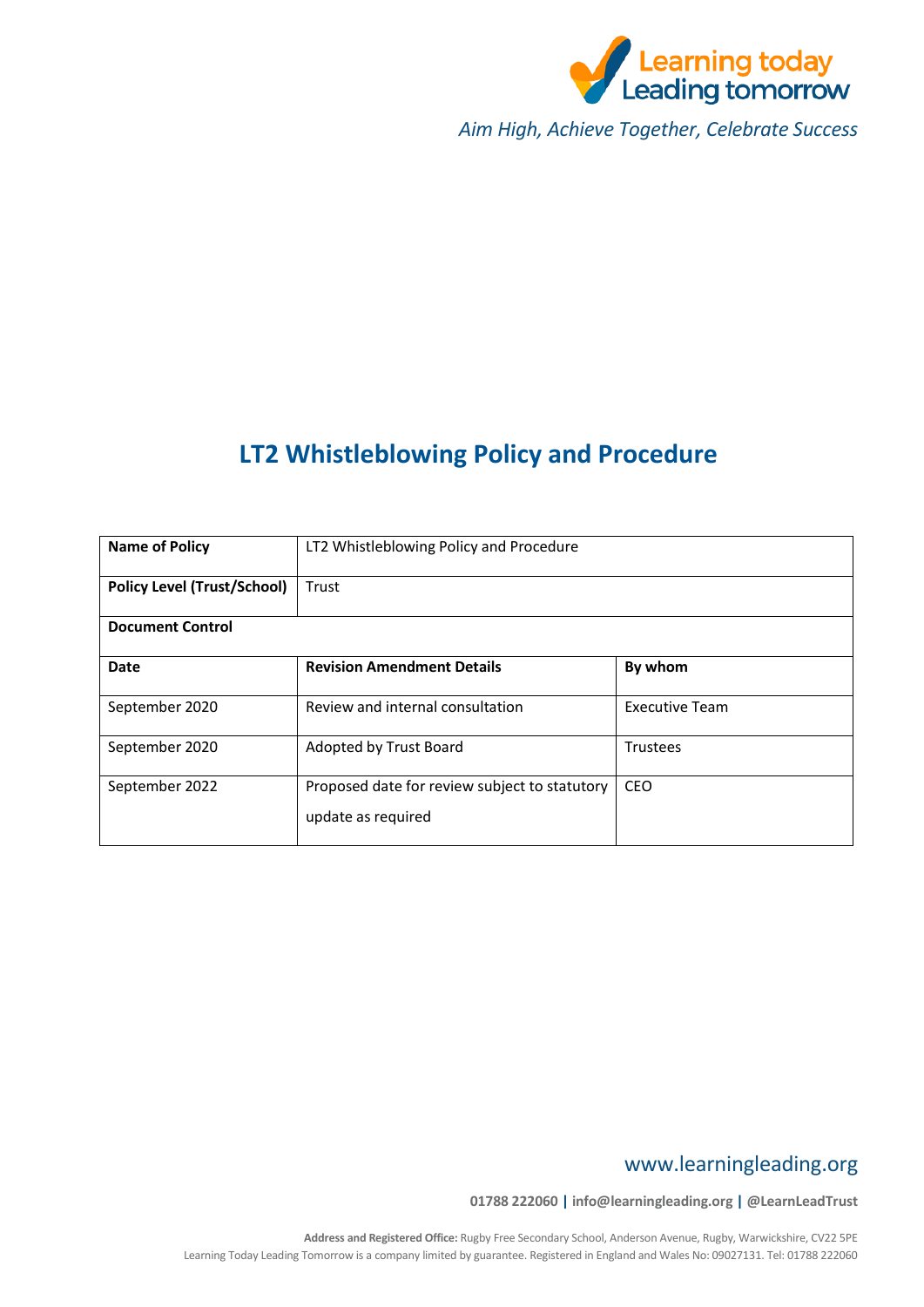

# **Table of Contents**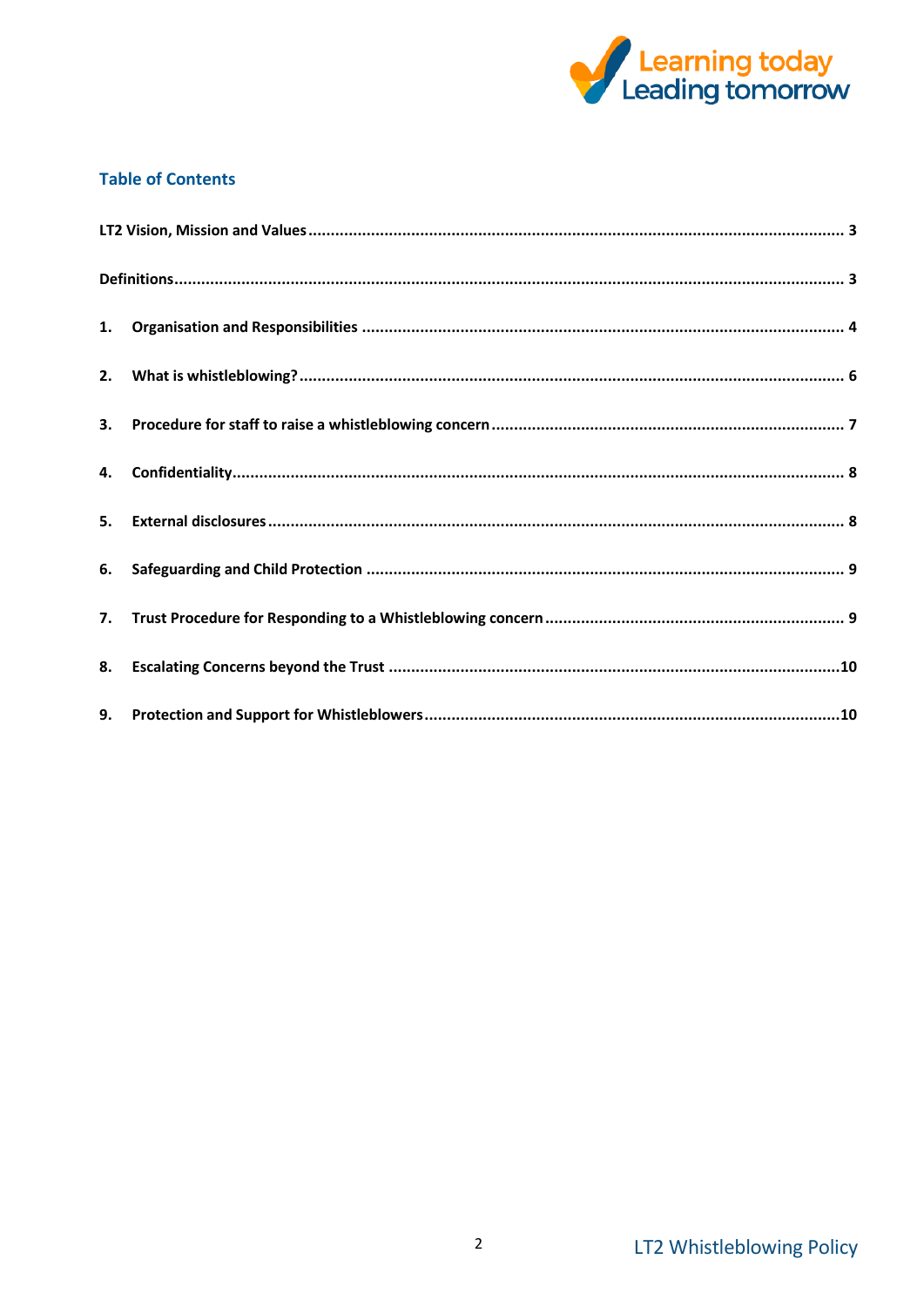# <span id="page-2-0"></span>**LT2 Vision, Mission and Values**



#### Vision

Vision is to build a group of outstanding schools across phases, including specialist provision, to become (a mid-size) Trust that provides vibrant and inclusive learning environments in which every member of the learning community is passionate about learning. The Trust is led by a CEO who works closely with Headteachers who lead the two schools supported by a central team to support finance, HR, estates and governance.

#### Mission

LT2 Trust and schools will have a relentless focus on high achievement, supported by robust organisational structures and governance. We aim to give children and young people in our care the knowledge, skills and experiences to expand their minds and world view to enable them to develop a naturally inquisitive approach to learning and life, fit for an everchanging world.

Ultimately, we will educate and support all children attending LT2 schools to grow into capable and contributing citizens who have developed the personal attributes and characteristics that will enable them to become considerate, self-reliant and confident young people who are ready for the next stage of their lives.

#### Values

The Trust Values underpin the mission and provide the basis on which LT2 schools can articulate the key behavioural characteristics that promote a positive philosophy. Our six values are unseen drivers of our behaviour as experienced by others and are designed to create a shared organisational culture:

**Kindness –** The quality of friendliness, generosity, and consideration

**Collaboration** – The belief that working and learning with others will lead to greater success

**Curiosity –** A strong desire to know and to learn

**Resilience** – The ability to recover quickly and learn from the difficulties we face

**Respect** – To appreciate the importance of understanding and admiration for others and self,

**Endeavour** – The belief that hard work is needed to achieve something of which we can be proud

### <span id="page-2-1"></span>**Definitions**

- Where the word 'Trust' is used in this document it refers to The Learning Today Leading Tomorrow Trust.
- Where the words 'Trust Board' are used it refers to the board of Trustees who set the vision for the Trust and hold the executive leadership team to account for delivering the Trust's strategic plan.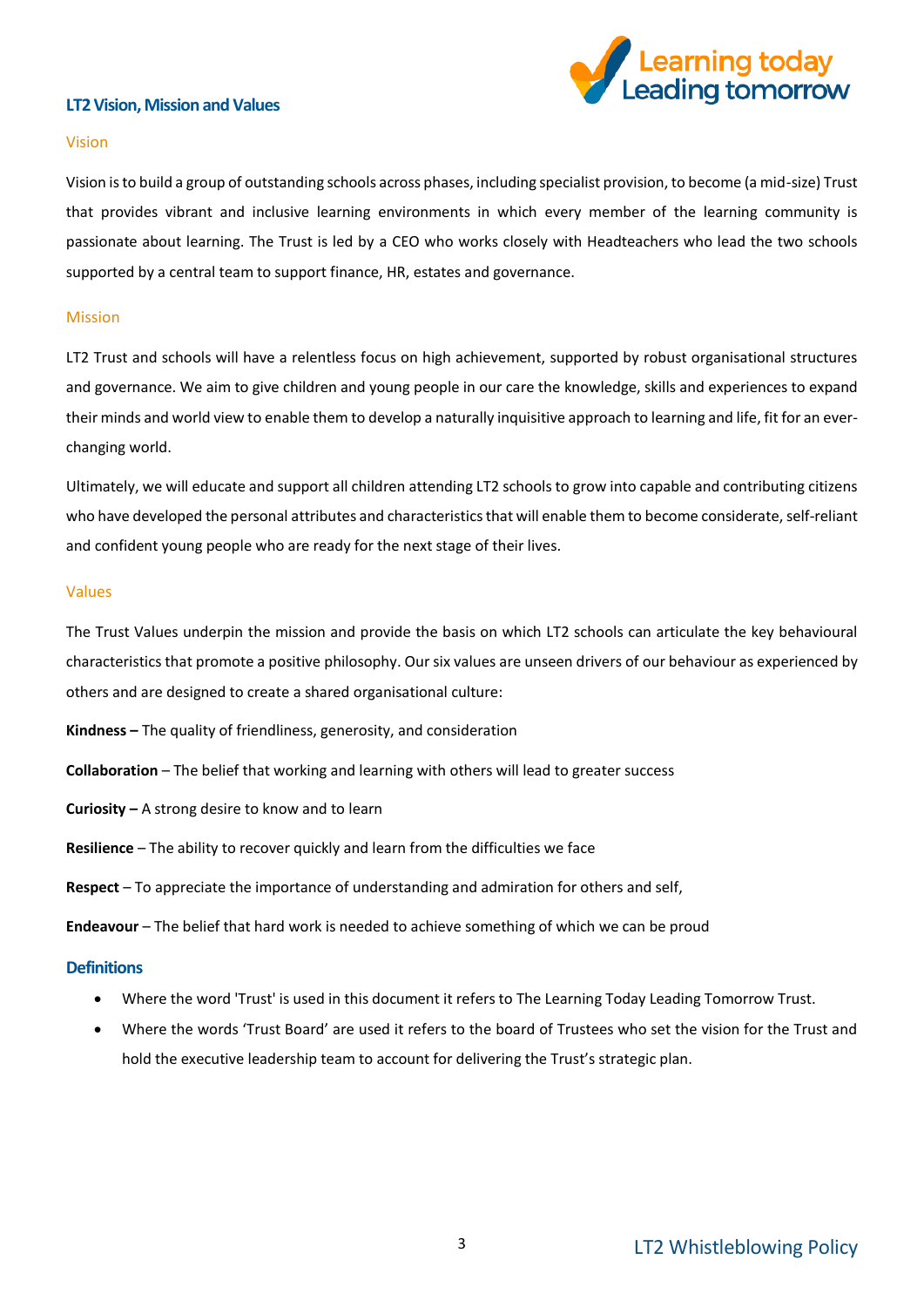

# <span id="page-3-0"></span>**1. Organisation and Responsibilities**

#### 1.1 Introduction

The Trust is committed to conducting its business with honesty and integrity and expects all staff to maintain high standards in accordance with their contractual obligations and the Trust's policies and procedures from time to time in force.

However, all organisations face the risk of things going wrong from time to time, or of unknowingly harbouring illegal or unethical conduct. A culture of openness and accountability is essential in order to prevent such situations occurring or to address them when they do occur.

This policy aims to:

- Encourage staff to report suspected wrongdoing as soon as possible, in the knowledge that their concerns will be taken seriously and investigated as appropriate, and that their confidentiality will be respected
- Provide staff with guidance as to how to raise those concerns about potential wrongdoing in or by the Trust
- Set clear procedures for how the Trust will respond to such concerns
- Let all staff know the protection available to them if they raise a whistleblowing concern
- To reassure staff that they should be able to raise genuine concerns in good faith without fear of reprisals, even if they turn out to be mistaken

This policy takes account of the Whistleblowing Arrangements Code of Practice issued by the British Standards Institute and Public Concern at Work.

This policy does not form part of any employee's contract of employment and is not intended to have contractual effect. It is provided for guidance to all members of staff at the Trust and the Trust reserves the right to amend its content at any time. This Policy reflects the Trust's current practices and applies to all individuals working at all levels of the organisation, including the Executive Team Headteacher, Heads of Department, teachers and associate staff, Trustees, Members, employees, consultants, contractors, trainees, home-workers, part-time and fixed-term workers, casual and agency staff, volunteers (collectively referred to as "Staff" in this policy) who are advised to familiarise themselves with its content.

The policy sets out the Trust's current practices and required standards of conduct. All are required to familiarise themselves with its content and comply with the provisions contained in it.

Breach of this policy will be treated as a disciplinary offence which may result in disciplinary action under the Trust's Disciplinary Policy and Procedure up to and including summary dismissal depending on the seriousness of the breach.

# 1.2 Legislation

The requirement to have clear whistleblowing procedures in place is set out in th[e Academies Financial Handbook.](https://www.gov.uk/government/publications/academies-financial-handbook)

This policy has been written in line with the above document, as well as [government guidance on whistleblowing.](https://www.gov.uk/whistleblowing) We also consider th[e Public Interest Disclosure Act 1998.](https://www.legislation.gov.uk/ukpga/1998/23/contents)

This policy complies with our funding agreement and articles of association.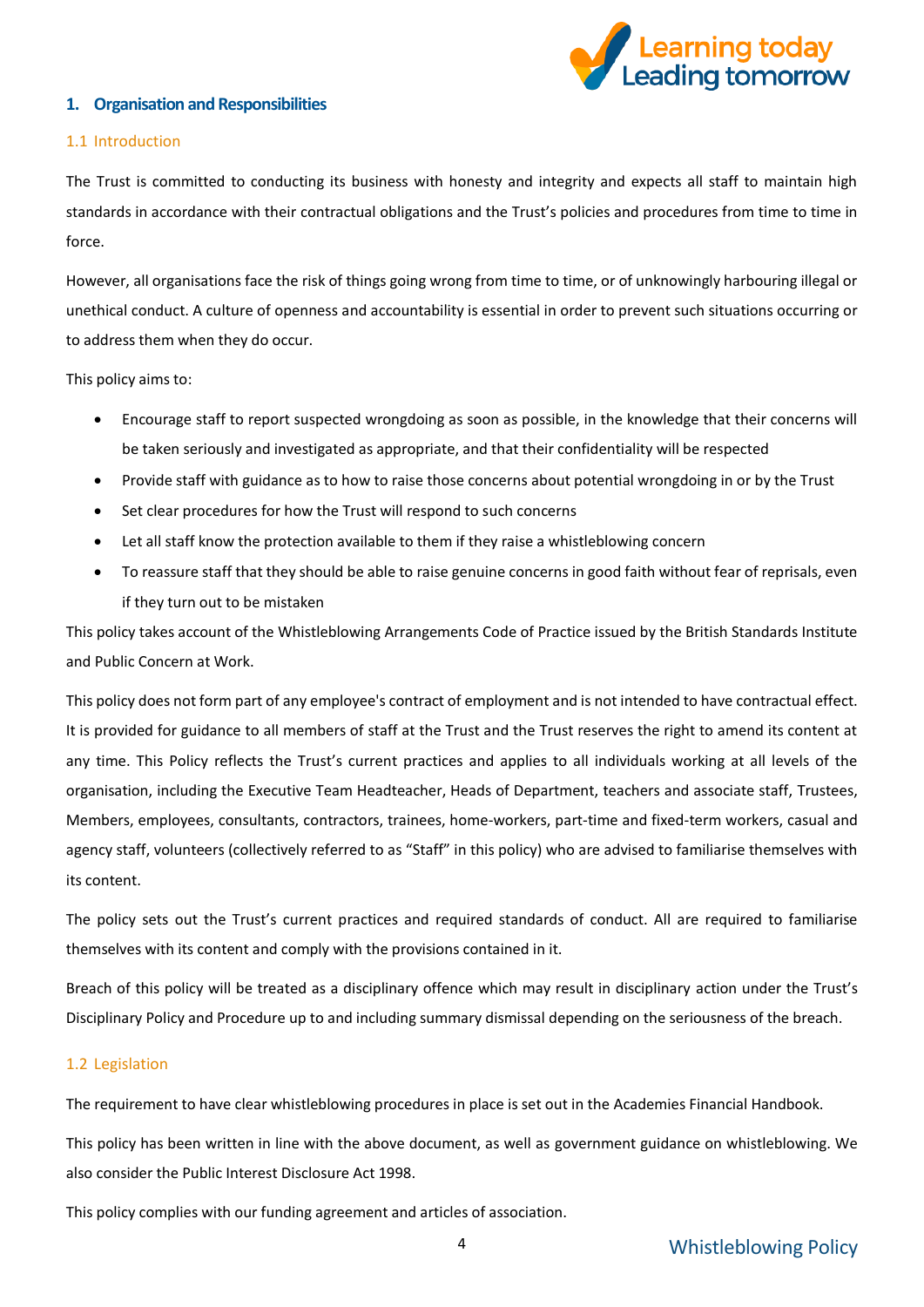

## 1.3 Guidance under this Policy

[The Head of HR](mailto:tillie.newnham@learningleading.org) (in their capacity as Whistleblowing Officer) is responsible for providing advice and guidance under this policy and reviewing and updating the policy as required.

### 1.4 Board of Trustees

# **The Board of Trustees, as a corporate body, has the responsibility to set the strategic direction and objectives of all matters across the Trust.**

The Board of Trustees is responsible for ensuring that high standards of corporate governance are maintained

The Chair of the Trust is responsible for managing the CEO, Trustees and Governors under this policy.

# 1.5 The Chief Executive Officer (CEO)

The CEO of Learning Today leading Tomorrow Trust (LT2):

- Takes overall responsibility for the implementation of policies and procedures
- Must provide reports as appropriate to Trustees in relation to this policy
- Ensure that sufficient resources are allocated and authorised within the organisations budget to meet statutory procedures and standards across the Trust
- Is responsible for managing the Headteachers and centrally appointed staff under this policy

### 1.6 Headteachers

Headteachers of LT2 schools are responsible for:

- The implementation of and compliance with this policy within their school ensuring competence in those staff who are responsible for and involved in the operation of this policy and associated guidance
- Identifying training needs
- Communicating this policy to all relevant people within the school
- Managing school-based teaching and associate staff under this policy

### 1.7 Senior and Middle Leaders (and other Supervisory Roles)

Although the Headteacher is responsible overall for the implementation of this policy in their school, managers have some specific responsibilities:

- Applying this policy within their own department and area of work
- Resolving any issues members of staff refer to them, informing the Headteacher of any issues to which they cannot achieve a satisfactory solution with the resources available to them
- Where required, conduct formal meetings, undertake relevant training in relation to this policy and ensure effective and competent operation of this policy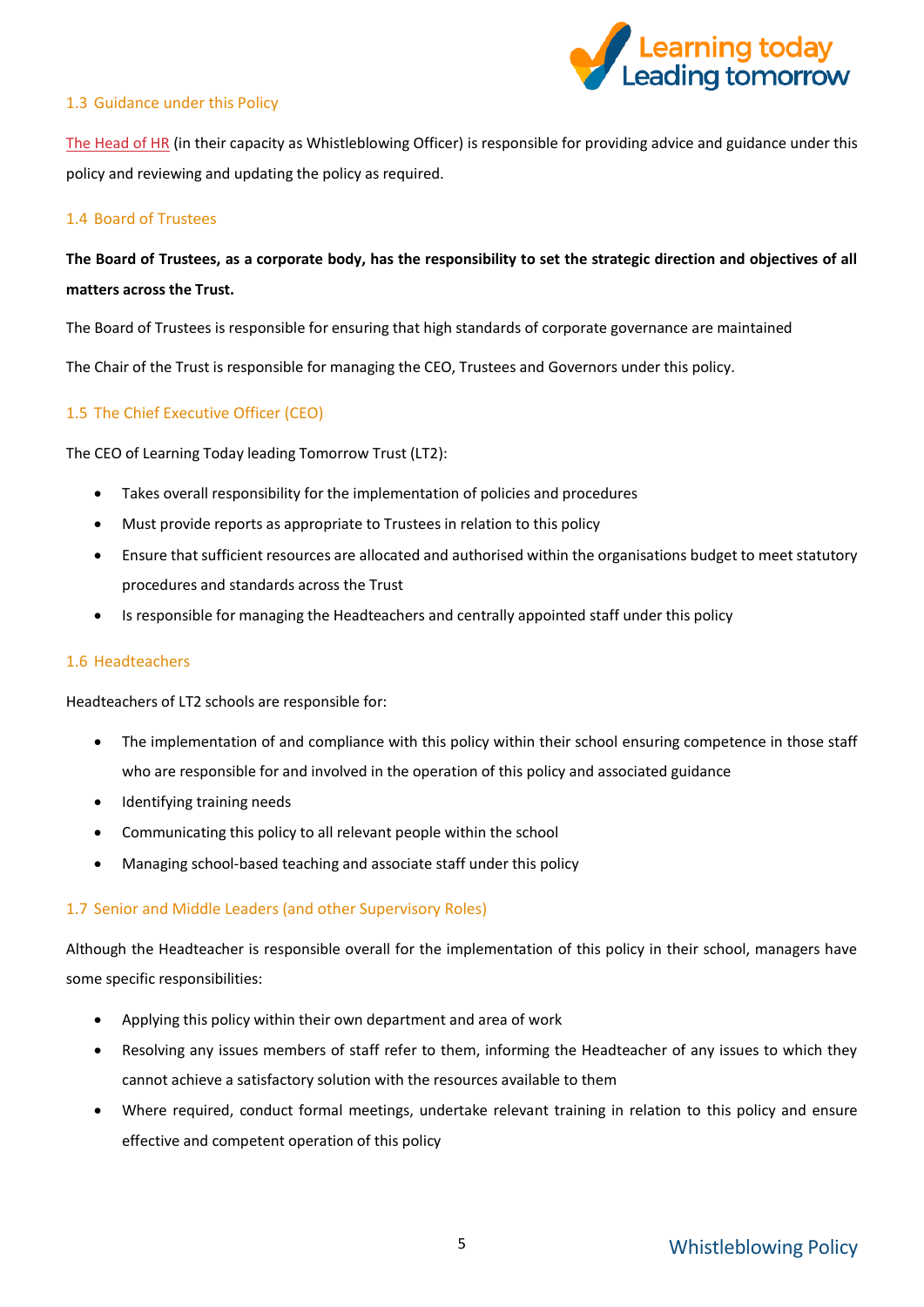# 1.8 Other Employee Duties



All employees have a responsibility to:

- Comply with this policy and to co-operate with the schools' leadership and management on all matters relating to it
- Undertake any training recommended by their line manager

# 1.9 Related Policies and Procedures

- Child Protection and Safeguarding Policies (School Local) and LT2 Statement
- Complaints Policy

# 1.10 Review

This policy will be reviewed annually.

These procedures have been agreed by the board of trustees, who will approve them whenever reviewed.

# <span id="page-5-0"></span>**2. What is whistleblowing?**

Whistleblowing is the disclosure of information which relates to suspected wrongdoing or dangers at work.

This may include:

- criminal activity (incl. fraud and corruption);
- child protection and/or safeguarding concerns;
- miscarriages of justice;
- danger to health and safety;
- damage to the environment;
- failure to comply with any legal or professional obligation or regulatory requirements;
- financial fraud or mismanagement;
- negligence;
- witnessing intimidation of staff members (different to bullying policy);
- breach of our internal policies and procedures including our Code of Conduct;
- conduct likely to damage the Trust's reputation;
- unauthorised disclosure of confidential information;
- the deliberate concealment of any of the above matters.

A whistleblower is a person who raises a genuine concern that he/she believes is in the public interest relating to any of the above. If the member of staff has any genuine concerns related to suspected wrongdoing or danger affecting any of the Trust's activities (a whistleblowing concern) they should report it under this policy.

Not all concerns about the trust count as whistleblowing. For example, personal staff grievances such as bullying or harassment do not usually count as whistleblowing. If something affects a staff member as an individual, or relates to an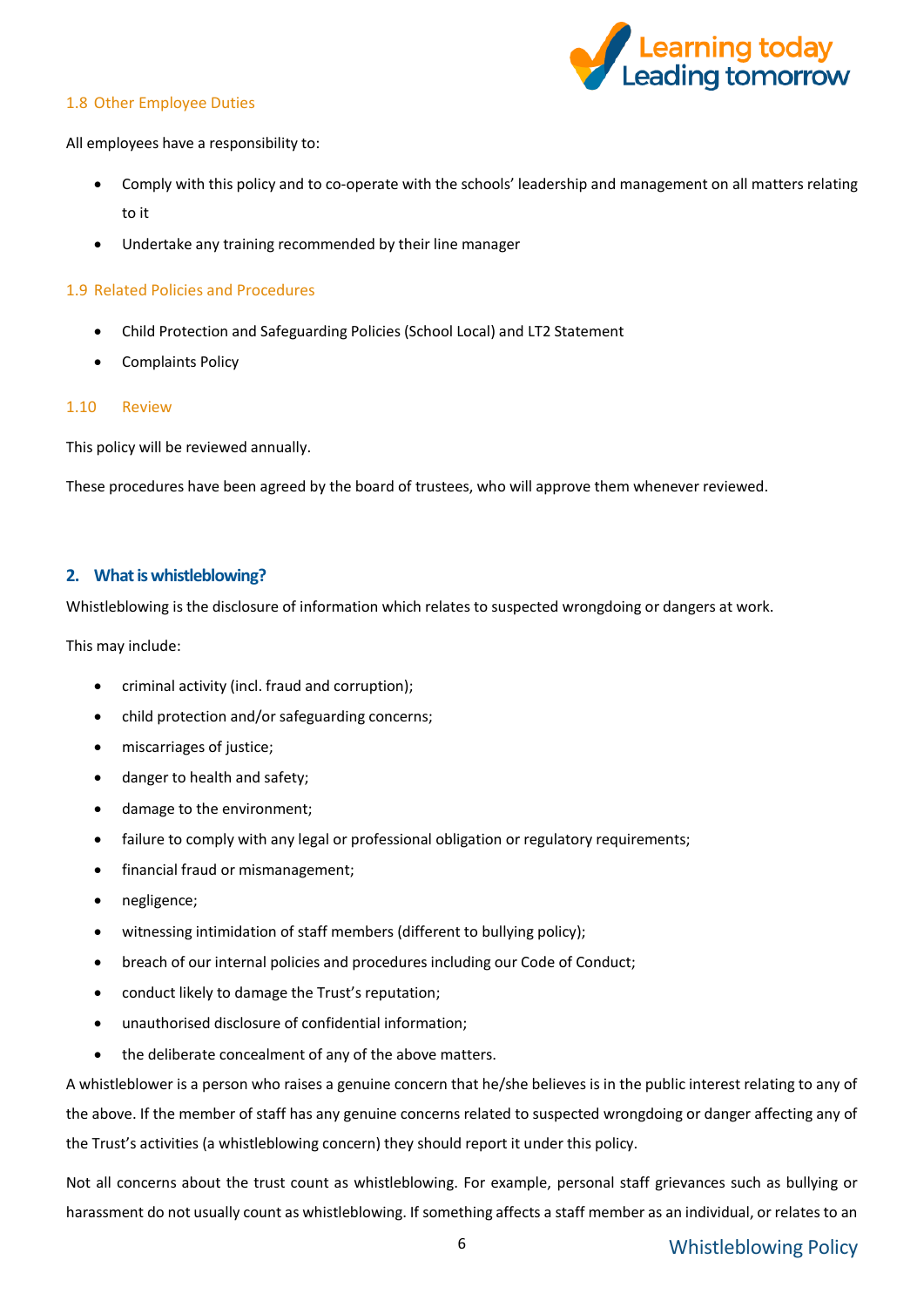

individual employment contract, this is likely a grievance. When staff have a concern they should consider whether it would be better to follow the grievance or complaints procedures.

If Staff are uncertain whether something is within the scope of this policy they should seek advice from their headteacher, CEO or Head of HR.

Protect (formerly Public Concern at Work) has:

- [Further guidance](https://protect-advice.org.uk/what-is-the-difference-between-raising-a-grievance-and-whistleblowing/) on the difference between a whistleblowing concern and a grievance that staff may find useful if unsure
- A free and confidential [advice line](https://www.pcaw.org.uk/advice-line/)

# <span id="page-6-0"></span>**3. Procedure for staff to raise a whistleblowing concern**

# 3.1 When to raise a concern

Staff should consider the examples in section 3 when deciding whether their concern is of a whistleblowing nature. Consider whether the incident(s) was illegal, breached statutory or trust procedures, put people in danger or was an attempt to cover any such activity up.

# 3.2 Who to report to

The Trust hopes that in many cases staff and others will be able to raise any concerns with their Headteacher (schoolbased) or CEO (Trust-based/Centrally-appointed staff) speaking to them in person or putting the matter in writing if preferred. They may be able to agree a way of resolving the concern quickly and effectively. In some cases they may refer the matter to the Board of Trustees.

However, where the matter is more serious, or the Headteacher has not addressed the concern, or the member of staff would prefer not to raise it with them for any reason, then they should contact one of the following:

| The Chief Executive Officer                    | Brenda Mullen                     |
|------------------------------------------------|-----------------------------------|
|                                                | +44 7500 708926                   |
|                                                | brenda.mullen@learningleading.org |
| Whistleblowing Officer                         | <b>Trudy Bell</b>                 |
|                                                | Trudy.bell@learningleading.org    |
| Trustee with responsibility for whistleblowing | Faz Chishty                       |
|                                                | faz@learningleading.org           |

If the matter concerns the Headteacher, the matter should be raised to the CEO.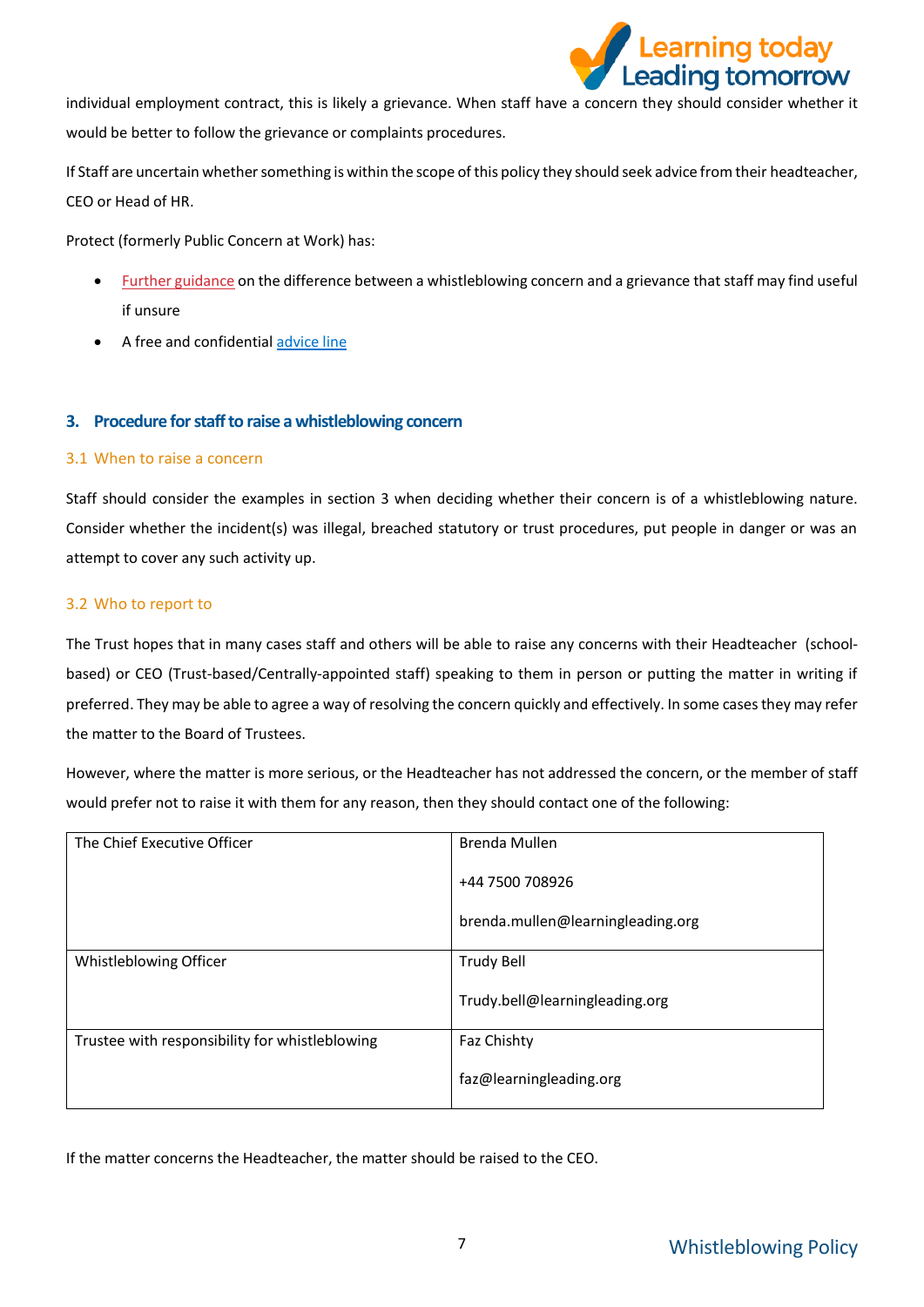

If the matter concerns the Chief Executive or a matter relating to the trustees, the matter should be raised with the Chair [of the Board of Trustees.](mailto:dave@learningleading.org) If the issue relates to the Chair, this should be raised with th[e Vice Chair of the Board of Trustees](mailto:tom@learningleading.org). For centrally appointed employees, if the matter concerns the CEO, it should be raised to the Chair of Trustees.

## 3.3 How to raise the concern

Concerns can be made verbally or in writing. They should include names of those committing wrongdoing, dates, places and as much evidence and context as possible. Staff raising a concern should also include details of any personal interest in the matter.

# <span id="page-7-0"></span>**4. Confidentiality**

The Trust hopes that Staff will feel able to voice whistle blowing concerns openly under this policy. However, if a member of staff wants to raise his or her concern confidentially, the Trust will endeavour to keep his or her identity secret in so far as it is possible to do so when following this policy and procedure. If it is necessary for anyone investigating that member of staff's concern to know their identity, the Trust will discuss this with the member of staff first.

The Trust does not encourage Staff to make disclosures anonymously. Proper investigation may be more difficult or impossible if the Trust cannot obtain further information. It is also more difficult to establish whether any allegations are credible and have been made in good faith. Whistleblowers who are concerned about possible reprisals if their identity is revealed should come forward to one of the contacts listed above and appropriate measures can then be taken to preserve confidentiality.

If a member of staff is in any doubt they can seek advice from Public Concern at Work, the independent whistleblowing charity, who offer a confidential helpline. Their contact details are:

| <b>Public Concern at Work</b>        | Helpline: (020) 7404 6609                              |
|--------------------------------------|--------------------------------------------------------|
| (Independent whistleblowing charity) | E-mail: whistle@pcaw.co.uk<br>Website: www.pcaw.org.uk |
|                                      |                                                        |

### <span id="page-7-1"></span>**5. External disclosures**

The aim of this policy is to provide an internal mechanism for reporting, investigating and remedying any wrongdoing in the workplace. In most cases Staff should not find it necessary to alert anyone externally.

The law recognises that in some circumstances it may be appropriate for Staff to report their concerns to an external body such as a regulator. It will very rarely if ever be appropriate to alert the media. We strongly encourage a member of staff to seek advice before reporting a concern to anyone external. The independent whistleblowing charity, Public Concern at Work, operates a confidential helpline. They also have a list of prescribed regulators for reporting certain types of concern.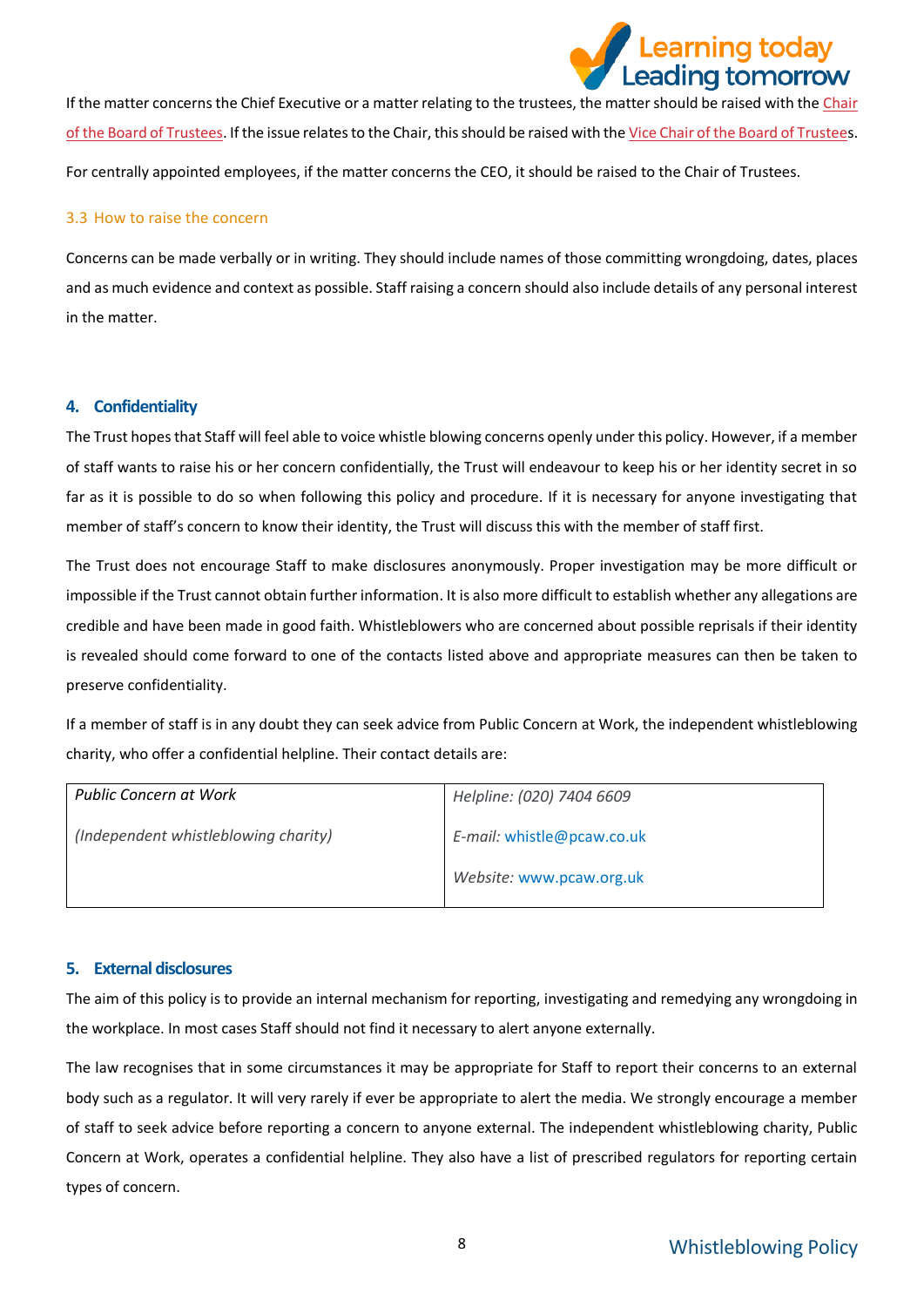

Whistleblowing concerns usually relate to the conduct of Trust Staff, but they may sometimes relate to the actions of a third party, such as a service provider. The law allows Staff to raise a concern in good faith with a third party, where the member of staff reasonably believes it relates mainly to their actions or something that is legally their responsibility. However, Staff are encouraged to report such concerns internally first. Staff should contact one of the other individuals set out above for guidance.

# <span id="page-8-0"></span>**6. Safeguarding and Child Protection**

As stated in [Keeping Children Safe in Education 2019](https://www.gov.uk/government/publications/keeping-children-safe-in-education--2), where a staff member feels unable to raise an issue with their employer in regard to pupil safety or feels that their genuine concerns are not being addressed, other whistleblowing channels may be open to them:

- General guidance can be found at-[Advice on whistleblowing](https://www.gov.uk/whistleblowing)
- The NSPCC [whistleblowing helpline](https://www.gov.uk/government/news/home-office-launches-child-abuse-whistleblowing-helpline) is available for staff who do not feel able to raise concerns regarding child protection failures internally. Staff can call 0800 028 0285 – line is available from 8:00 AM to 8:00 PM, Monday to Friday and email: [help@nspcc.org.uk](mailto:help@nspcc.org.uk)

# <span id="page-8-1"></span>**7. Trust Procedure for Responding to a Whistleblowing concern**

# 7.1 Investigating the Concern

When a concern is received by the Headteacher/CEO/Chair of Trustees/other named person -referred to from here as the 'recipient' - they will:

- Meet with the person raising the concern within a reasonable time. The person raising the concern may be joined by a trade union or professional association representative
- Get as much detail as possible about the concern at this meeting and record the information. If it becomes apparent the concern is not of a whistleblowing nature, the recipient should handle the concern in line with the appropriate policy/procedure
- Reiterate, at this meeting, that they are protected from any unfair treatment or risk of dismissal as a result of raising the concern. If the concern is found to be malicious or vexatious, disciplinary action may be taken (see section 6 of this policy)
- Establish whether there is sufficient cause for concern to warrant further investigation. If there is:
	- The recipient should then arrange a further investigation into the matter and appoint an investigator (including staff with relevant experience or specialist knowledge of the subject matter). If appropriate. In some cases, they may need to bring in an external, independent body to investigate. In other cases, they may need to report the matter to the police
	- The person who raised the concern should be informed of how the matter is being investigated and an estimated timeframe for when they will be informed of the next steps. However, sometimes the need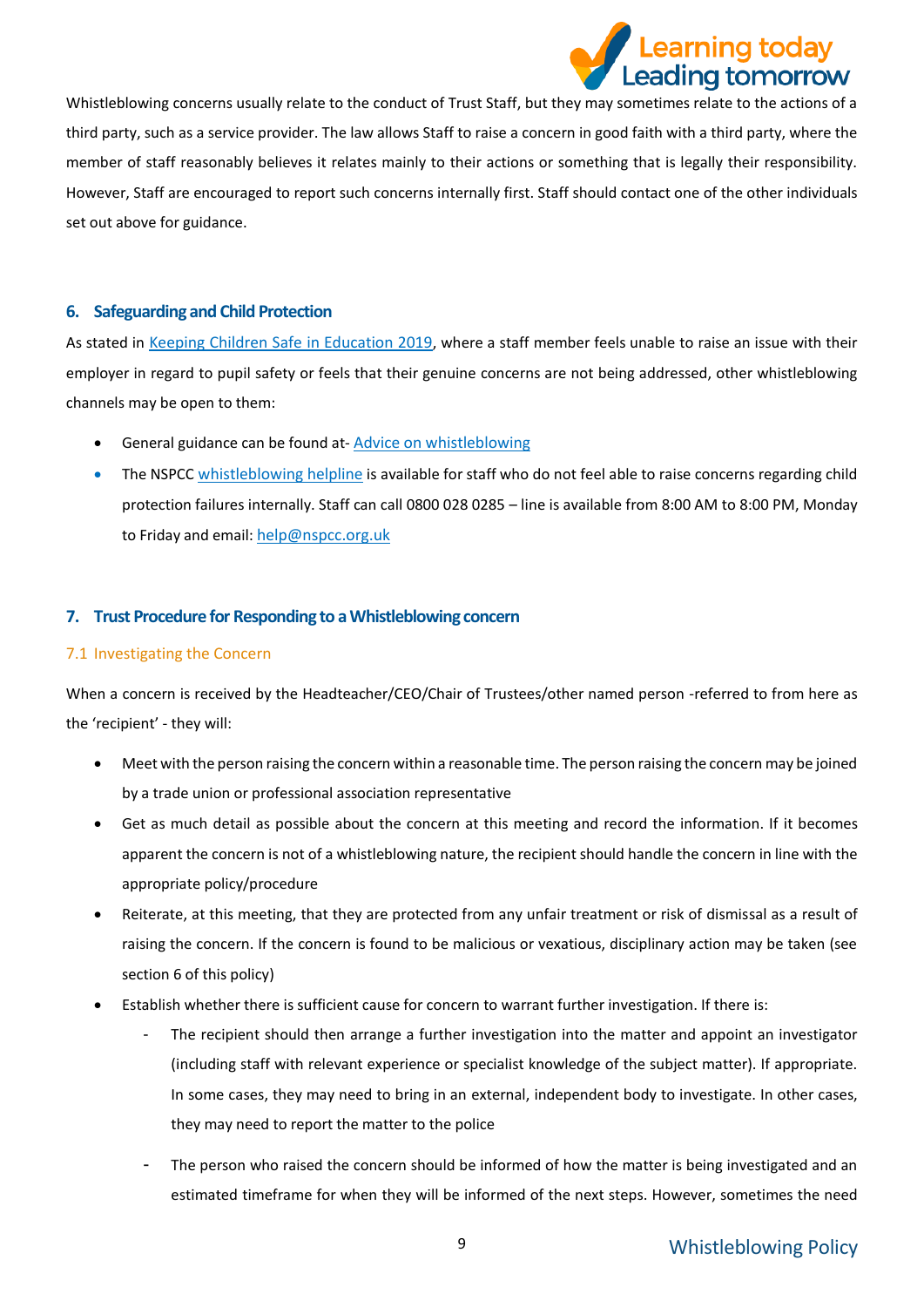

for confidentiality may prevent the Trust from giving specific details of the investigation or any disciplinary action taken as a result. The member of staff is required to treat any information about the investigation as strictly confidential.

### 7.2 Outcome of the investigation

Once the investigation – whether this was just the initial investigation of the concern, or whether further investigation was needed – is complete, the investigating person(s) will prepare a report detailing the findings and confirming whether or not any wrongdoing has occurred. The report will include any recommendations and details on how the matter can be rectified and whether or not a referral is required to an external organisation, such as the local authority or police.

They will inform the person who raised the concern of the outcome of the investigation, though certain details may need to be restricted due to confidentiality.

Beyond the immediate actions, the headteacher, trustees and other staff if necessary will review the relevant policies and procedures to prevent future occurrences of the same wrongdoing.

Whilst we cannot always guarantee the outcome sought, we will try to deal with concerns fairly and in an appropriate way.

### 7.3 Malicious or Vexatious Allegations

Staff are encouraged to raise concerns when they believe there to potentially be an issue. If an allegation is made in good faith, but the investigation finds no wrongdoing, there will be no disciplinary action against the member of staff who raised the concern.

If, however, an allegation is shown to be deliberately invented or malicious, the trust will consider whether any disciplinary action is appropriate against the person making the allegation.

### <span id="page-9-0"></span>**8. Escalating Concerns beyond the Trust**

The trust encourages staff to raise their concerns internally, in line with section 4 of this policy, but recognises that staff may feel the need to report concerns to an external body. A list of prescribed bodies to whom staff can raise concerns with is include[d here.](https://www.gov.uk/government/publications/blowing-the-whistle-list-of-prescribed-people-and-bodies--2/whistleblowing-list-of-prescribed-people-and-bodies#education)

The Protect advice line, linked to in section 3 of this policy, can also help staff when deciding whether to raise the concern to an external party.

### <span id="page-9-1"></span>**9. Protection and Support for Whistleblowers**

It is understandable that whistleblowers are sometimes worried about possible repercussions. The Trust aims to encourage openness and will support Staff who raise genuine concerns under this policy, even if they turn out to be mistaken.